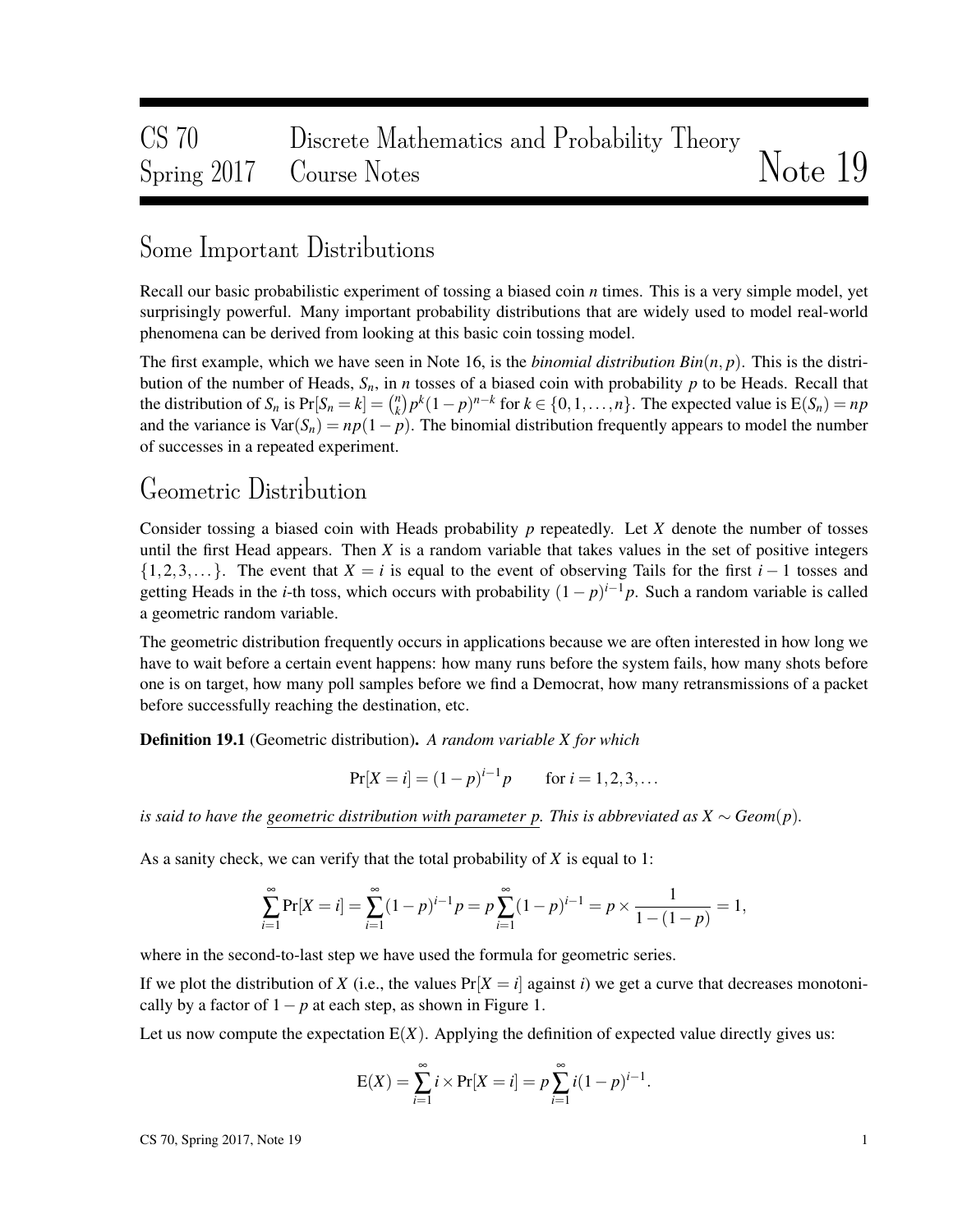

Figure 1: The Geometric distribution.

However, the final summation is difficult to evaluate and requires some calculus trick. Instead, we will use the following alternative formula for expectation.

**Theorem 19.1.** Let X be a random variable that takes values in  $\{0, 1, 2, \ldots\}$ . Then

$$
E(X) = \sum_{i=1}^{\infty} Pr[X \ge i].
$$

*Proof.* For notational convenience, let's write  $p_i = Pr[X = i]$ , for  $i = 0, 1, 2, \ldots$ . From the definition of expectation, we have

$$
E(X) = (0 \times p_0) + (1 \times p_1) + (2 \times p_2) + (3 \times p_3) + (4 \times p_4) + \cdots
$$
  
=  $p_1 + (p_2 + p_2) + (p_3 + p_3 + p_3) + (p_4 + p_4 + p_4) + \cdots$   
=  $(p_1 + p_2 + p_3 + p_4 + \cdots) + (p_2 + p_3 + p_4 + \cdots) + (p_3 + p_4 + \cdots) + (p_4 + \cdots) + \cdots$   
=  $Pr[X \ge 1] + Pr[X \ge 2] + Pr[X \ge 3] + Pr[X \ge 4] + \cdots$ 

In the third line, we have regrouped the terms into convenient infinite sums, and each infinite sum is exactly the probability that  $X \geq i$  for each *i*. You should check that you understand how the fourth line follows from the third.

Let us repeat the proof more formally, this time using more compact mathematical notation:

$$
E(X) = \sum_{j=1}^{\infty} j \times Pr[X = j] = \sum_{j=1}^{\infty} \sum_{i=1}^{j} Pr[X = j] = \sum_{i=1}^{\infty} \sum_{j=i}^{\infty} Pr[X = j] = \sum_{i=1}^{\infty} Pr[X \ge i].
$$

We can now use Theorem 19.1 to compute  $E(X)$  more easily.

**Theorem 19.2.** *For a geometric random variable X*  $\sim$  *Geom*(*p*)*, we have*  $E(X) = \frac{1}{p}$ *.* 

*Proof.* The key observation is that for a geometric random variable *X*,

$$
Pr[X \ge i] = (1 - p)^{i - 1} \text{ for } i = 1, 2, \dots
$$
 (1)

We can obtain this simply by summing  $Pr[X = j]$  for  $j \ge i$ . Another way of seeing this is to note that the event "*X* ≥ *i*" means at least *i* tosses are required. This is equivalent to saying that the first *i*−1 tosses are all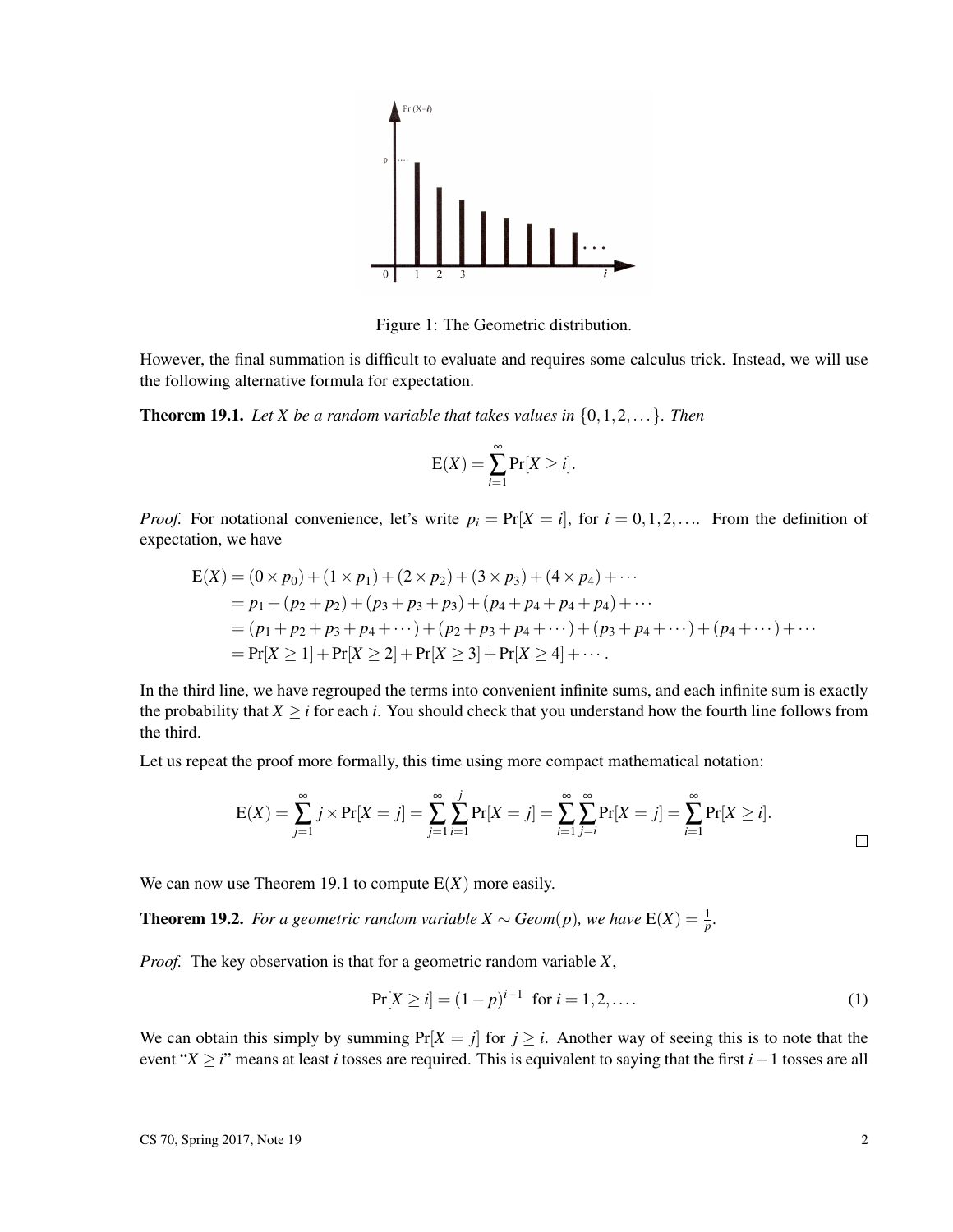Tails, and the probability of this event is precisely  $(1-p)^{i-1}$ . Now, plugging equation (1) into Theorem 19.1, we get

$$
E(X) = \sum_{i=1}^{\infty} Pr[X \ge i] = \sum_{i=1}^{\infty} (1-p)^{i-1} = \frac{1}{1 - (1-p)} = \frac{1}{p},
$$

where we have used the formula for geometric series.

So, the expected number of tosses of a biased coin until the first Head appears is  $\frac{1}{p}$ . Intuitively, if in each coin toss we expect to get *p* Heads, then we need to toss the coin  $\frac{1}{p}$  times to get 1 Head. So for a fair coin, the expected number of tosses is 2, but remember that the actual number of coin tosses that we need can be any positive integers.

**Remark:** Another way of deriving  $E(X) = \frac{1}{p}$  is to use the interpretation of a geometric random variable X as the number of coin tosses until we get a Head. Consider what happens in the first coin toss: If the first toss comes up Heads, then  $X = 1$ . Otherwise, we have used one toss, and we repeat the coin tossing process again; the number of coin tosses after the first toss is again a geometric random variable with parameter *p*. Therefore, we can calculate:

$$
E(X) = \underbrace{p \cdot 1}_{\text{first toss is H}} + \underbrace{(1-p) \cdot (1+E(X))}_{\text{first toss is T, then toss again}}.
$$

Solving for E(X) yields  $E(X) = \frac{1}{p}$ , as claimed.

Let us now compute the variance of *X*.

**Theorem 19.3.** *For a geometric random variable X*  $\sim$  *Geom*(*p*)*, we have*  $\text{Var}(X) = \frac{1-p}{p^2}$ *.* 

*Proof.* We will show that  $E(X(X-1)) = \frac{2(1-p)}{p^2}$ . Since we already know  $E(X) = \frac{1}{p}$ , this will imply the desired result:

$$
Var(X) = E(X2) - E(X)2 = E(X(X – 1)) + E(X) – E(X)2
$$
  
= 
$$
\frac{2(1-p)}{p^{2}} + \frac{1}{p} - \frac{1}{p^{2}} = \frac{2(1-p) + p - 1}{p^{2}} = \frac{1-p}{p^{2}}.
$$

Now to show  $E(X(X-1)) = \frac{2(1-p)}{p^2}$ , we begin with the following identity of geometric series:

$$
\sum_{i=0}^{\infty} (1-p)^i = \frac{1}{p}.
$$

Differentiating the identity above with respect to p yields (the  $i = 0$  term is equal to 0 so we omit it):

$$
-\sum_{i=1}^{\infty} i(1-p)^{i-1} = -\frac{1}{p^2}.
$$

Differentiating both sides with respect to p again gives us (the  $i = 1$  term is equal to 0 so we omit it):

$$
\sum_{i=2}^{\infty} i(i-1)(1-p)^{i-2} = \frac{2}{p^3}.
$$
 (2)

 $\Box$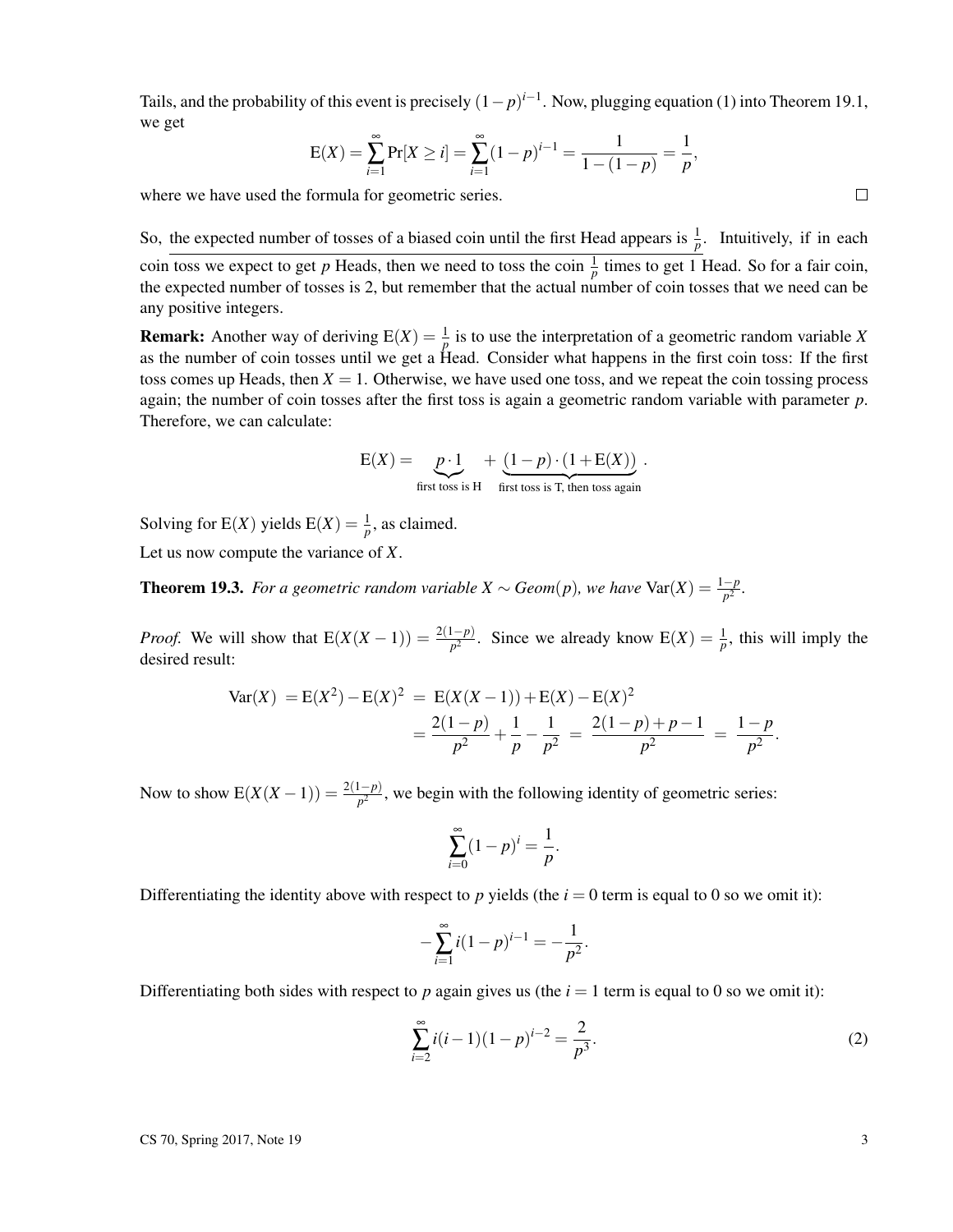Now using the geometric distribution of *X* and identity (2), we can calculate:

$$
E(X(X-1)) = \sum_{i=1}^{\infty} i(i-1) \times Pr[X = i]
$$
  
=  $\sum_{i=2}^{\infty} i(i-1)(1-p)^{i-1}p$  (the *i* = 1 term is equal to 0 so we omit it)  
=  $p(1-p) \sum_{i=2}^{\infty} i(i-1)(1-p)^{i-2}$   
=  $p(1-p) \times \frac{2}{p^3}$  (using identity (2))  
=  $\frac{2(1-p)}{p^2}$ ,

as desired.

#### Application: The Coupon Collector's Problem

Suppose we are trying to collect a set of *n* different baseball cards. We get the cards by buying boxes of cereal: each box contains exactly one card, and it is equally likely to be any of the *n* cards. How many boxes do we need to buy until we have collected at least one copy of every card?

Let *X* denote the number of boxes we need to buy in order to collect all *n* cards. The distribution of *X* is difficult to compute directly (try it for  $n = 3$ ). But if we are only interested in its expected value  $E(X)$ , then we can evaluate it easily using linearity of expectation and what we have just learned about the geometric distribution.

As usual, we start by writing

$$
X = X_1 + X_2 + \ldots + X_n \tag{3}
$$

for suitable simple random variables  $X_i$ . What should the  $X_i$  be? Naturally,  $X_i$  is the number of boxes we buy while trying to get the *i*-th new card (starting immediately after we've got the (*i*−1)-st new card). With this definition, make sure you believe equation (3) before proceeding.

What does the distribution of  $X_i$  look like? Well,  $X_1$  is trivial: no matter what happens, we always get a new card in the first box (since we have none to start with). So  $Pr[X_1 = 1] = 1$ , and thus  $E(X_1) = 1$ .

How about  $X_2$ ? Each time we buy a box, we'll get the same old card with probability  $\frac{1}{n}$ , and a new card with probability  $\frac{n-1}{n}$ . So we can think of buying boxes as flipping a biased coin with Heads probability  $p = \frac{n-1}{n}$ ; then  $X_2$  is just the number of tosses until the first Head appears. So  $X_2$  has the geometric distribution with parameter  $p = \frac{n-1}{n}$ , and

$$
E(X_2)=\frac{n}{n-1}.
$$

How about *X*<sub>3</sub>? This is very similar to *X*<sub>2</sub> except that now we only get a new card with probability  $\frac{n-2}{n}$  (since there are now two old ones). So  $X_3$  has the geometric distribution with parameter  $p = \frac{n-2}{n}$ , and

$$
E(X_3)=\frac{n}{n-2}.
$$

Arguing in the same way, we see that, for  $i = 1, 2, \ldots, n$ ,  $X_i$  has the geometric distribution with parameter  $p = \frac{n-i+1}{n}$ , and hence that

$$
E(X_i) = \frac{n}{n-i+1}.
$$

 $\text{CS } 70$ , Spring 2017, Note 19  $\overline{4}$ 

 $\Box$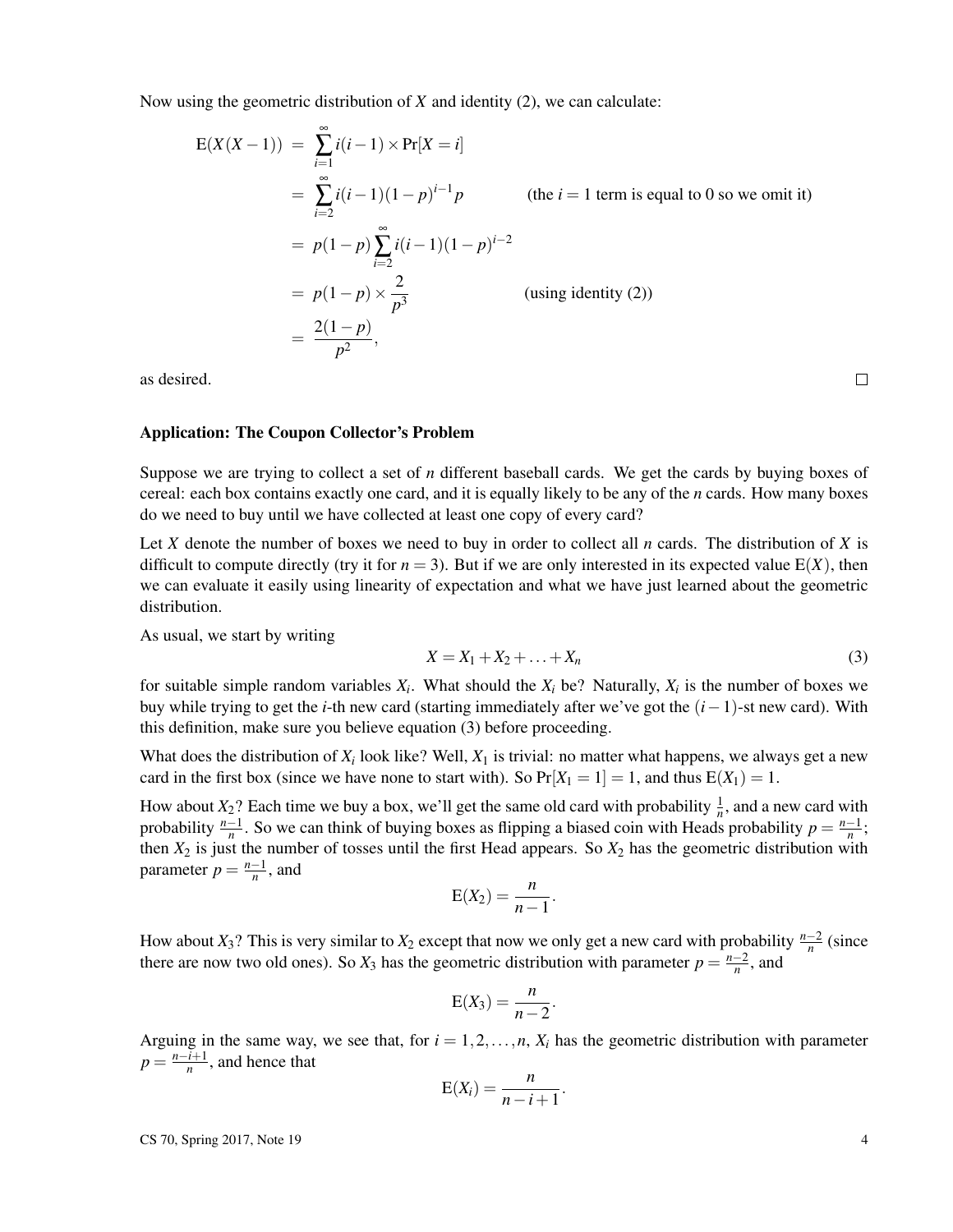Finally, applying linearity of expectation to equation (3), we get

$$
E(X) = \sum_{i=1}^{n} E(X_i) = \frac{n}{n} + \frac{n}{n-1} + \dots + \frac{n}{2} + \frac{n}{1} = n \sum_{i=1}^{n} \frac{1}{i}.
$$
 (4)

This is an exact expression for  $E(X)$ . We can obtain a tidier form by noting that the sum in it actually has a very good approximation, $<sup>1</sup>$  namely:</sup>

$$
\sum_{i=1}^n \frac{1}{i} \approx \ln n + \gamma,
$$

where  $\gamma = 0.5772...$  is known as *Euler's constant*.

Thus, the expected number of cereal boxes needed to collect *n* cards is about  $n(\ln n + \gamma)$ . This is an excellent approximation to the exact formula (4) even for quite small values of *n*. So for example, for  $n = 100$ , we expect to buy about 518 boxes.

### Poisson Distribution

Consider the number of clicks of a Geiger counter, which measures radioactive emissions. The average number of such clicks per unit time,  $\lambda$ , is a measure of radioactivity, but the actual number of clicks fluctuates according to a certain distribution called the Poisson distribution. What is remarkable is that the average value,  $\lambda$ , completely determines the probability distribution on the number of clicks *X*.

Definition 19.2 (Poisson distribution). *A random variable X for which*

$$
Pr[X = i] = \frac{\lambda^{i}}{i!} e^{-\lambda} \qquad \text{for } i = 0, 1, 2, \dots
$$
 (5)

*is said to have the Poisson distribution with parameter*  $\lambda$ *. This is abbreviated as*  $X \sim Pois(s(\lambda))$ .

To make sure this is a valid definition, let us check that (5) is in fact a distribution, i.e., that the probabilities sum to 1. We have

$$
\sum_{i=0}^{\infty} \frac{\lambda^i}{i!} e^{-\lambda} = e^{-\lambda} \sum_{i=0}^{\infty} \frac{\lambda^i}{i!} = e^{-\lambda} \times e^{\lambda} = 1.
$$

In the second-to-last step, we used the Taylor series expansion  $e^x = 1 + x + \frac{x^2}{2!} + \frac{x^3}{3!} + \cdots$ .

The Poisson distribution is also a very widely accepted model for so-called "rare events," such as misconnected phone calls, radioactive emissions, crossovers in chromosomes, the number of cases of disease, the number of births per hour, etc. This model is appropriate whenever the occurrences can be assumed to happen randomly with some constant density in a continuous region (of time or space), such that occurrences in disjoint subregions are independent. One can then show that the number of occurrences in a region of unit size should obey the Poisson distribution with parameter  $\lambda$ .

**Example:** Suppose when we write an article, we make an average of 1 typo per page. We can model this with a Poisson random variable X with  $\lambda = 1$ . So the probability that a page has 5 typos is

$$
Pr[X = 5] = \frac{1^5}{5!}e^{-1} = \frac{1}{120 e} \approx \frac{1}{326}.
$$

<sup>&</sup>lt;sup>1</sup>This is another of the little tricks you might like to carry around in your toolbox.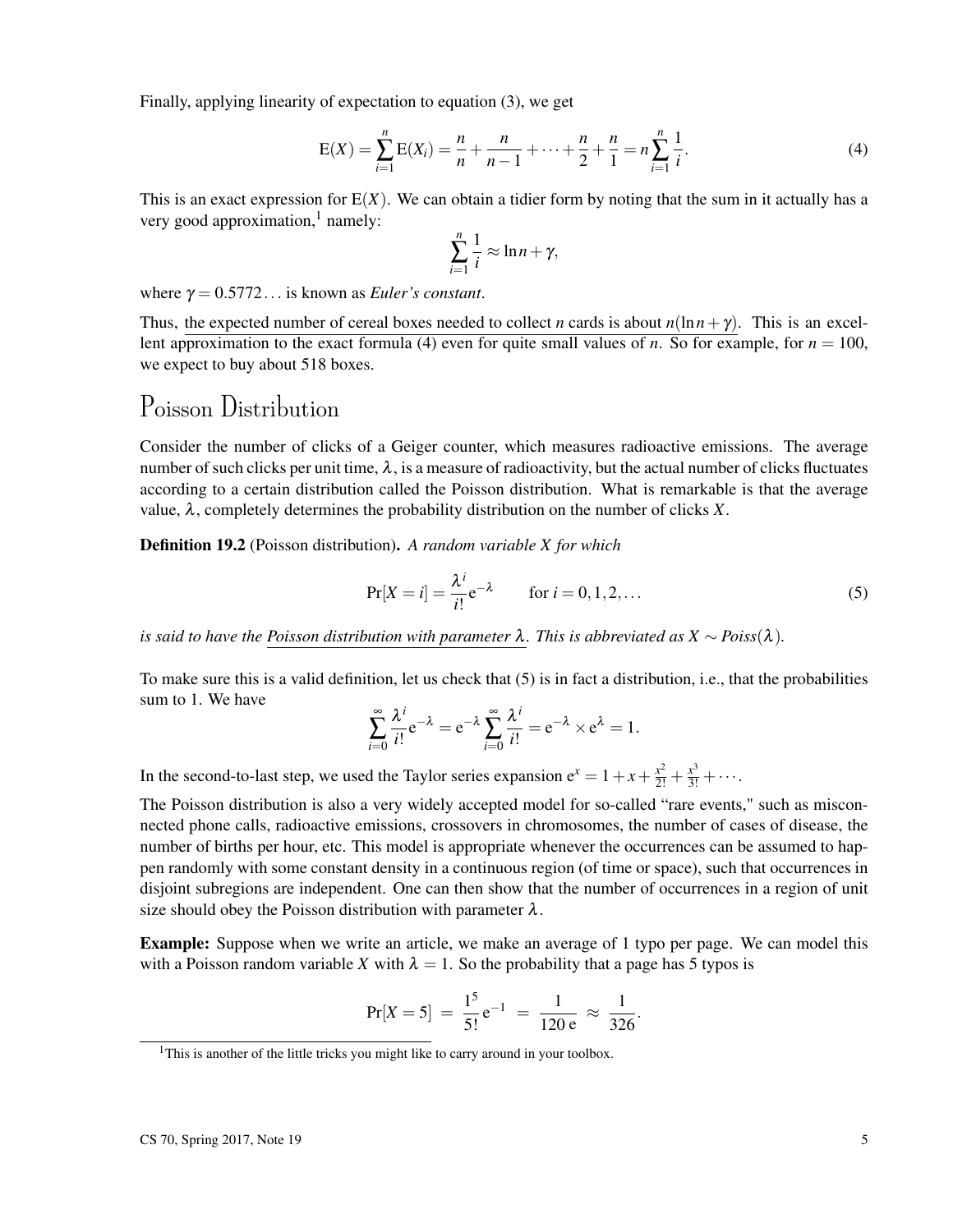Now suppose the article has 200 pages. If we assume the number of typos in each page is independent, then the probability that there is at least one page with exactly 5 typos is

$$
Pr[\exists a page with exactly 5 types] = 1 - Pr[every page has \neq 5 types]
$$
  
=  $1 - \prod_{k=1}^{200} Pr[page k has \neq 5 types]$   
=  $1 - \prod_{k=1}^{200} (1 - Pr[page k has exactly 5 types])$   
=  $1 - \left(1 - \frac{1}{120 e}\right)^{200}$ ,

where in the last step we have used our earlier calculation for  $Pr[X = 5]$ .

Let us now calculate the expectation and variance of a Poisson random variable. As we noted before, the expected value is simply  $\lambda$ . Here we see that the variance is also equal to  $\lambda$ .

**Theorem 19.4.** *For a Poisson random variable*  $X \sim Poiss(\lambda)$ *, we have*  $E(X) = \lambda$  *and*  $Var(X) = \lambda$ .

*Proof.* We can calculate  $E(X)$  directly from the definition of expectation:

$$
E(X) = \sum_{i=0}^{\infty} i \times Pr[X = i]
$$
  
=  $\sum_{i=1}^{\infty} i \frac{\lambda^{i}}{i!} e^{-\lambda}$  (the  $i = 0$  term is equal to 0 so we omit it)  
=  $\lambda e^{-\lambda} \sum_{i=1}^{\infty} \frac{\lambda^{i-1}}{(i-1)!}$   
=  $\lambda e^{-\lambda} e^{\lambda}$  (since  $e^{\lambda} = \sum_{j=0}^{\infty} \frac{\lambda^{j}}{j!}$  with  $j = i - 1$ )  
=  $\lambda$ .

Similarly, we can calculate  $E(X(X-1))$  as follows:

$$
E(X(X-1)) = \sum_{i=0}^{\infty} i(i-1) \times Pr[X=i]
$$
  
=  $\sum_{i=2}^{\infty} i(i-1) \frac{\lambda^{i}}{i!} e^{-\lambda}$  (the  $i = 0$  and  $i = 1$  terms are equal to 0 so we omit them)  
=  $\lambda^{2} e^{-\lambda} \sum_{i=2}^{\infty} \frac{\lambda^{i-2}}{(i-2)!}$   
=  $\lambda^{2} e^{-\lambda} e^{\lambda}$  (since  $e^{\lambda} = \sum_{j=0}^{\infty} \frac{\lambda^{j}}{j!}$  with  $j = i - 2$ )  
=  $\lambda^{2}$ .

Therefore,

$$
Var(X) = E(X2) - E(X)2 = E(X(X – 1)) + E(X) – E(X)2 = \lambda2 + \lambda - \lambda2 = \lambda,
$$

as desired.

 $\text{CS } 70$ , Spring 2017, Note 19 6

 $\Box$ 

 $\Box$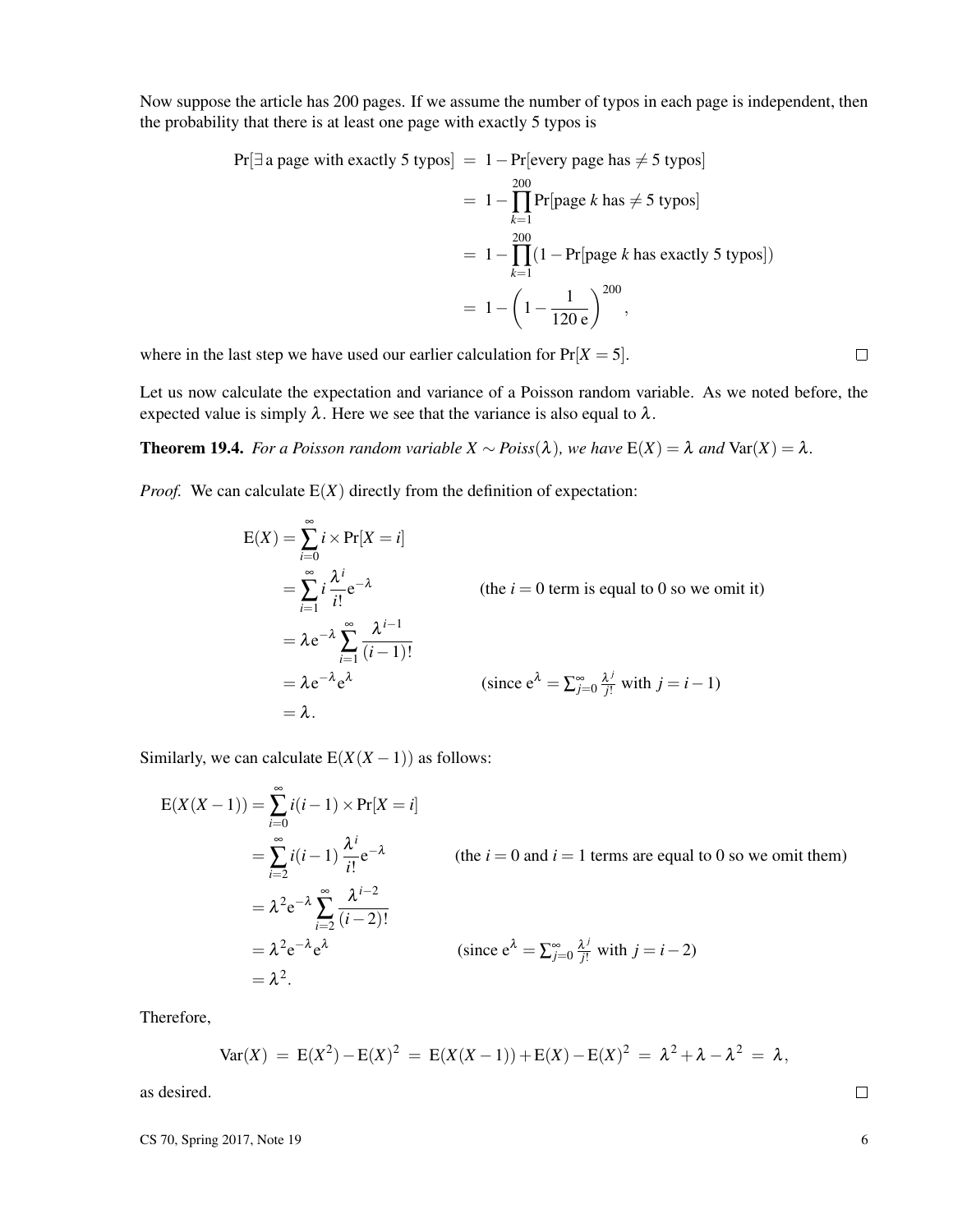A plot of the Poisson distribution reveals a curve that rises monotonically to a single peak and then decreases monotonically. The peak is as close as possible to the expected value, i.e., at  $i = |\lambda|$ . Figure 2 shows an example for  $\lambda = 5$ .



Figure 2: The Poisson distribution with  $\lambda = 5$ .

#### Poisson and Coin Flips

To see a concrete example of how Poisson distribution arises, suppose we want to model the number of cell phone users initiating calls in a network during a time period, of duration (say) 1 minute. There are many customers in the network, and all of them can potentially make a call during this time period. However, only a very small fraction of them actually will. Under this scenario, it seems reasonable to make two assumptions:

- The probability of having more than 1 customer initiating a call in any small time interval is negligible.
- The initiation of calls in disjoint time intervals are independent events.

Then if we divide the one-minute time period into *n* disjoint intervals, then the number of calls *X* in that time period can be modeled as a binomial random variable with parameter *n* and probability of success *p*, i.e., *p* is the probability of having a call initiated in a time interval of length 1/*n*. But what should *p* be in terms of the relevant parameters of the problem? If calls are initiated at an average rate of  $\lambda$  calls per minute, then  $E(X) = \lambda$  and so  $np = \lambda$ , i.e.,  $p = \lambda/n$ . So  $X \sim Bin(n, \frac{\lambda}{n})$ . As we shall see below, as we let *n* tend to infinity, this distribution tends to the Poisson distribution with parameter  $\lambda$ . We can also see why the Poisson distribution is a model for "rare events." We are thinking of it as a sequence of a large number, *n*, of coin flips, where we expect only a finite number  $\lambda$  of Heads.

Now we will prove that the Poisson distribution  $Poiss(\lambda)$  is the limit of the binomial distribution  $Bin(n, \frac{\lambda}{n})$ , as *n* tends to infinity.

**Theorem 19.5.** *Let*  $X \sim Bin(n, \frac{\lambda}{n})$  *where*  $\lambda > 0$  *is a fixed constant. Then for every*  $i = 0, 1, 2, \ldots$ ,

$$
\Pr[X=i] \longrightarrow \frac{\lambda^i}{i!} e^{-\lambda} \quad \text{as } n \to \infty.
$$

*That is, the probability distribution of X converges to the Poisson distribution with parameter* λ*.*